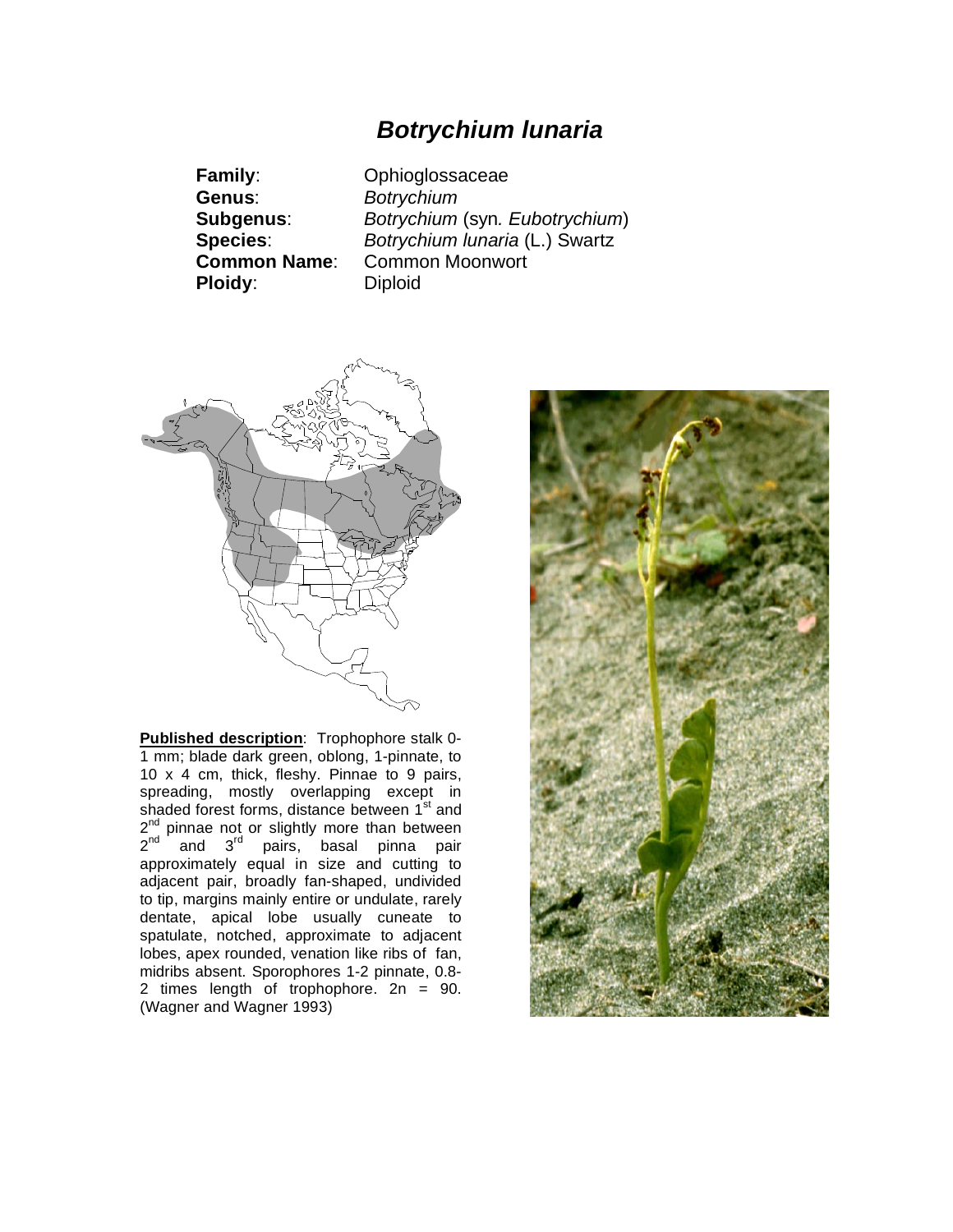### **Identification**

*Botrychium lunaria* is most easily differentiated from other moonworts by the breadth of its pinnae. Typically the basal pinnae span an arc of nearly 180 degrees and the third pinna pair has a span of approximately 90 degrees. The upper pinnae angle upward—the lower side margin creates a large angle (nearly 90°) with the rachis, the upper side margin is nearly parallel to the rachis. Although it is occasionally short stalked, the trophophore of *B. lunaria* is typically sessile, the stalk length seldom equaling or exceeding the distance between the first pinna pair as it usually does in *B. minganense*. Plants are green to dark green with a surface that is lustrous to dull, but never glaucous. The sporophore is long stalked, the stalk, at spore release, exceeding the length of the trophophore.

The only other species with basal pinnae as broad as *B. lunaria* are *B. crenulatum* and the newly described species in Alaska, *B. tunux* and *B. yaaxudakeit*. *Botrychium crenulatum* is a much more delicate plant with thin textured pinnae with finely crenulate or toothed margins. Its trophophore is typically short-stalked and all pinnae stand more or less at right angles to the rachis. *B. tunux* can be differentiated by its asymmetrical lower pinnae, stiffly spreading pinnae, and a sporophore stalk that is shorter or equal to the length of the trophophore. *B.* yaaxudakeit has stalked lower pinnae that span an arc greater than  $180^\circ$  and lower side margins that are distinctly recurved. Its upper pinnae also approach 180° in span and conspicuously overlap one another and their upper side margins overlap the rachis. *B. yaaxudakeit* is an allotetraploid with spores significantly larger (average 45 µm) than those of *B*. *lunaria* (average 36 µm).

### **Distribution**

*Botrychium lunaria* is one of the most abundant and widely distributed of moonwort species. In North America, *B. lunaria* ranges from Pennsylvania north to Laborador and west across Minnesota and South Dakota to the high mountains of all southwestern states and across all Canadian provinces and Alaska. Through much of this range it is the most common moonwort in its habitat.

#### **Habitat**

*Botrychium lunaria* is cosmopolitan in its habitats. At high latitudes and high altitudes it is often a plant of open to lightly wooded meadows as well as sparsely vegetated scree slopes. At lower elevations and southern latitudes it occurs in mesic woodlands as well as meadows and sparsely vegetated sand dunes. It most commonly occurs on moist but well-drained soils with a neutral pH.